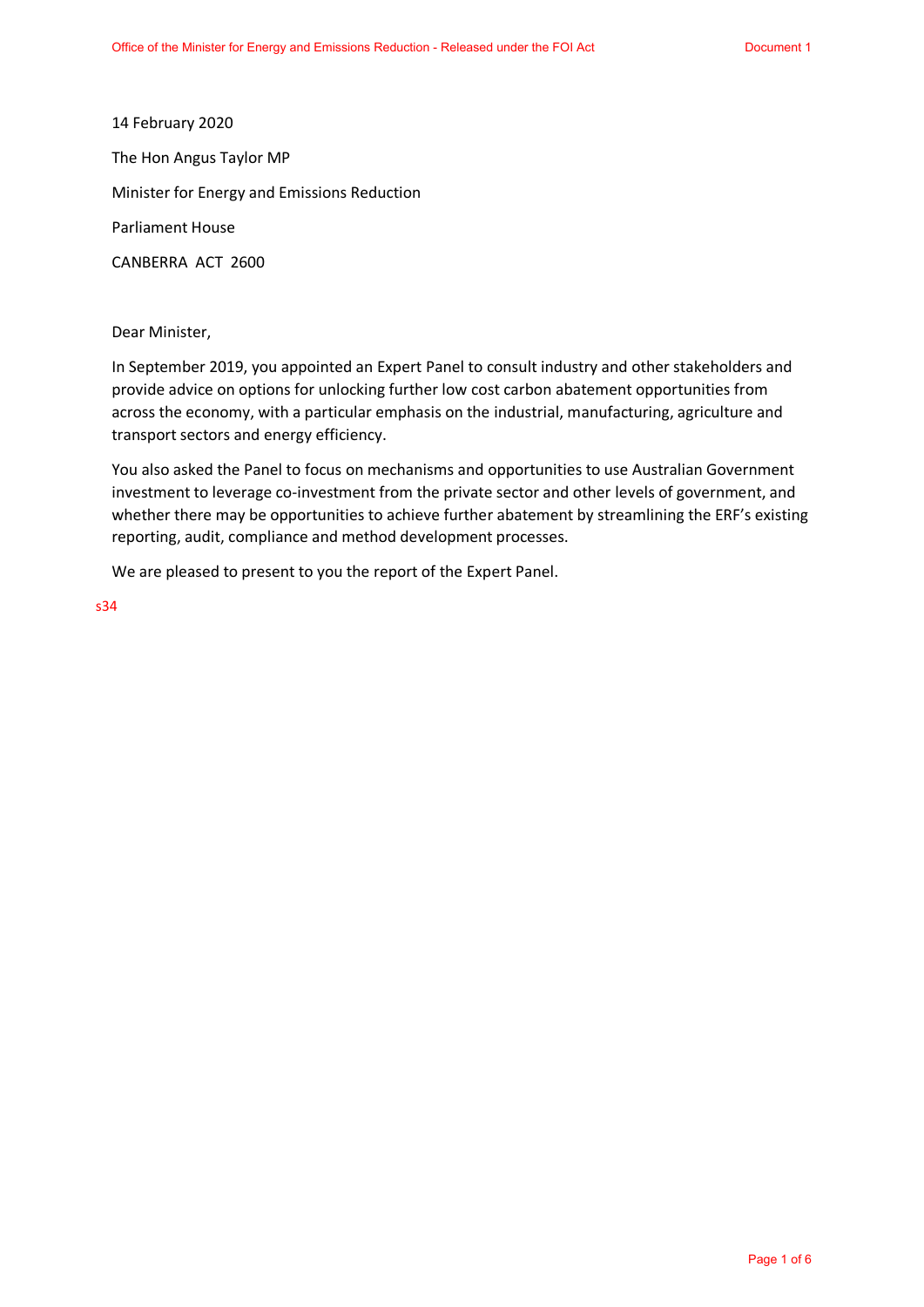s47C s34

We thank you for the opportunity to undertake this consultation and stand ready to provide further information or support regarding our report and recommendations, should you so require.

Sincerely,

s22<br>Scrant King (chair)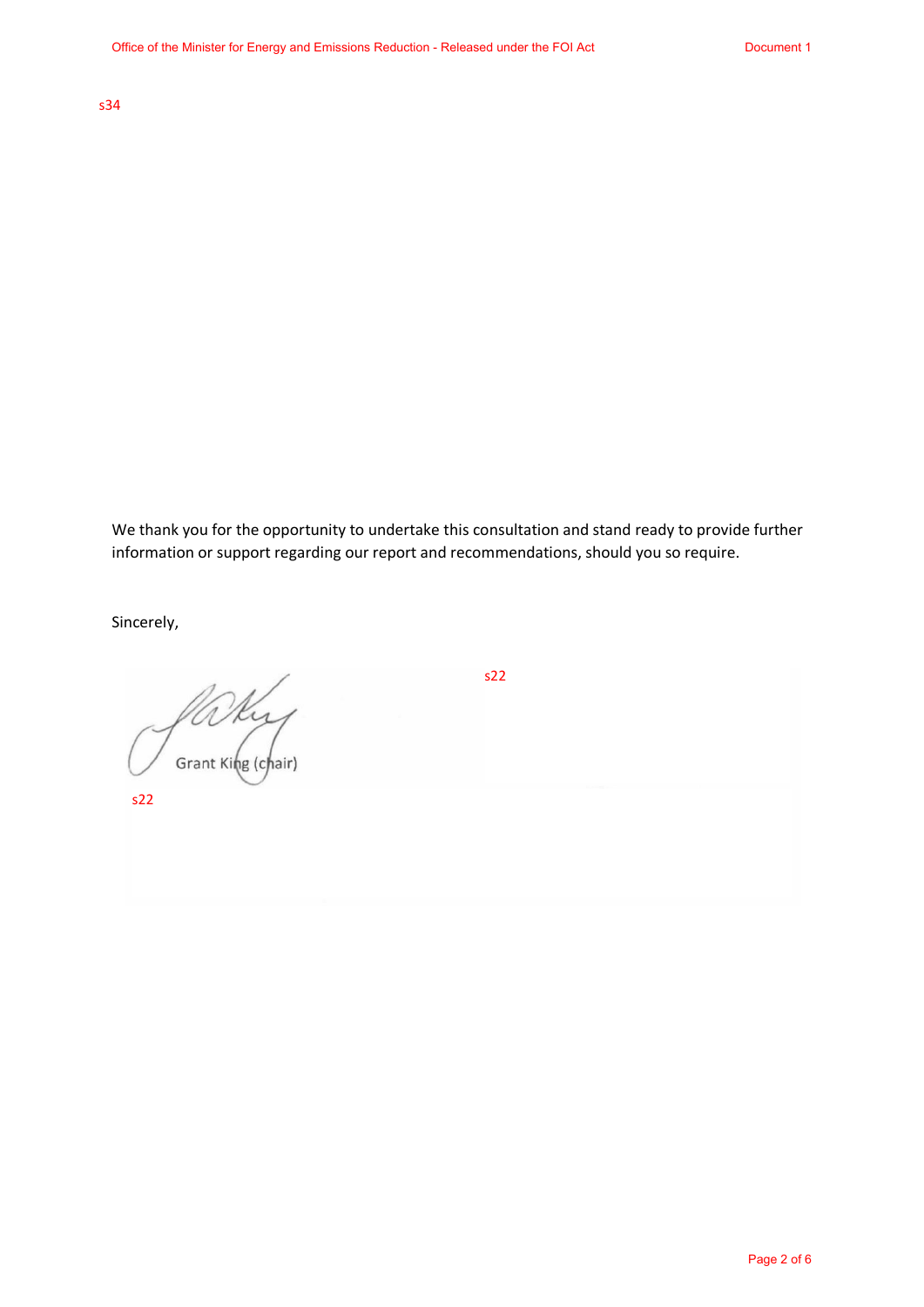The Hon Angus Taylor MP Minister for Energy and Emissions Reduction Parliament House CANBERRA ACT 2600 14 November 2019

## Dear Minister

The *Expert Panel examining opportunities for further carbon abatement* has been working diligently on its assigned task and we expect to be able to offer the Government advice on practical next steps to increase opportunities for carbon abatement within the requested timeframe. s34

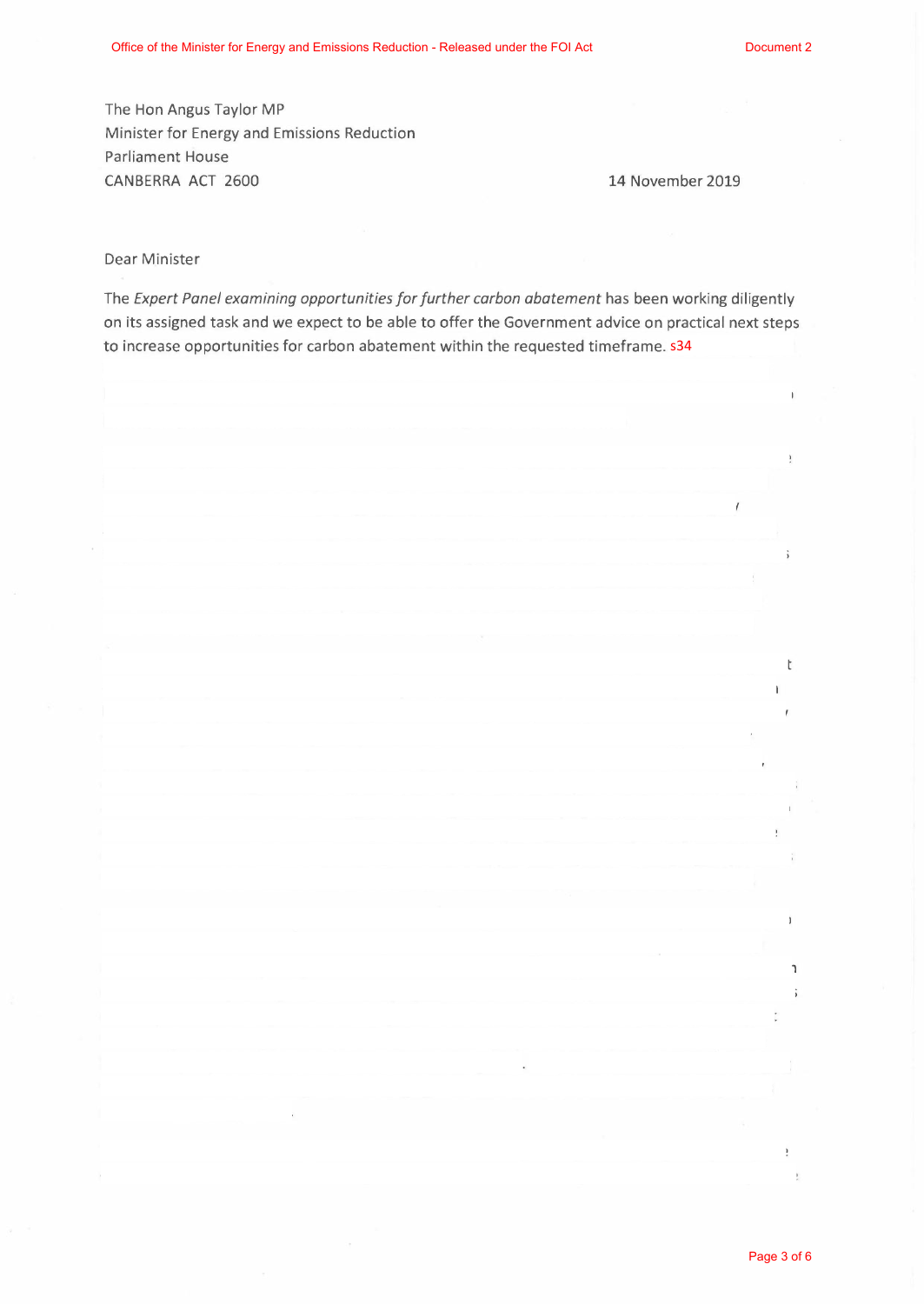s47C s34

The panel hopes this advice will assist the Government as it implements the Climate Solutions Fund. Supporting information is enclosed. Our work to examine other opportunities for further carbon abatement is advancing well and we look forward to discussing it with you in coming weeks.

Yours sincerely

Falker s22<br>Grant King (chair)

J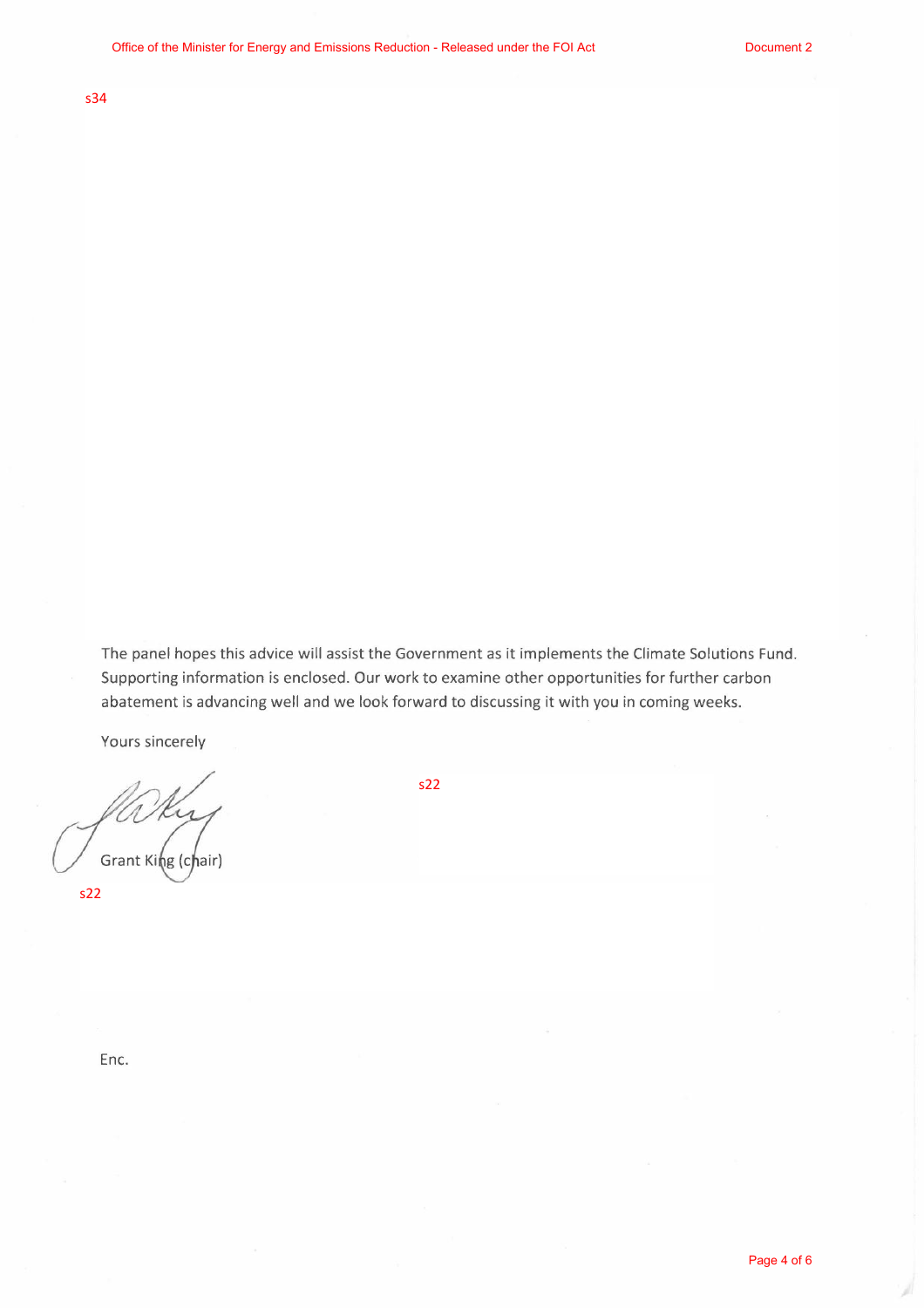20 December 2019 The Hon Angus Taylor MP Minister for Energy and Emissions Reduction Parliament House CANBERRA ACT 2600

Dear Minister,

In September 2019, you appointed an Expert Panel to consult industry and other stakeholders and provide advice on options for unlocking further low cost carbon abatement opportunities from across the economy, with a particular emphasis on the industrial, manufacturing, agriculture and transport sectors and energy efficiency.

You also asked the Panel to focus on mechanisms and opportunities to use Australian Government investment to leverage co-investment from the private sector and other levels of government, and whether there may be opportunities to achieve further abatement by streamlining the ERF's existing reporting, audit, compliance and method development processes.

We are pleased to present to you a draft of the interim report by the Expert Panel.

s34